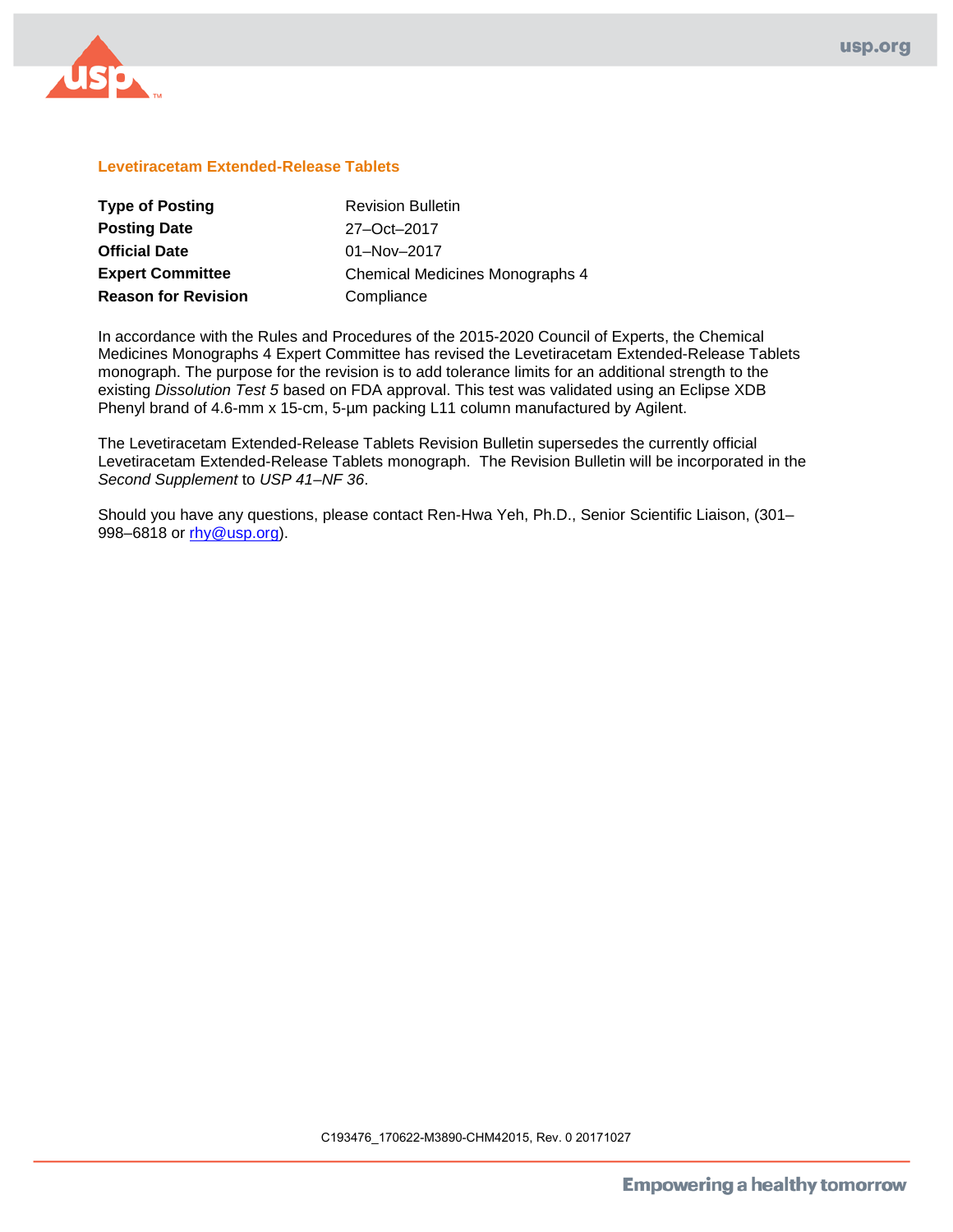# **Levetiracetam Extended-Release**

**DEFINITION**<br>
Levetiracetam Extended-Release Tablets contain NLT 90.0% **Flow rate:** 1.5 mL/min and NMT 110.0% of the labeled amount of levetiracetam **Injection volume:** 10 µL<br>
(C<sub>8</sub>H<sub>14</sub>N<sub>2</sub>O<sub>2</sub>). **INS INS INS INS**

**System suitability**<br> **• A.** The retention time of the major peak of the Sample **Sample:** *Standard solution*<br> *Suitability requirements*<br> *Suitability requirements* Solution corresponds to that of the Standard solution, as<br>obtained in the Assay.<br>Relative standard deviation: NMT 2.0%

- **Buffer:** 1.4 g/L of anhydrous dibasic sodium phosphate Calculate the percentage of the labeled amount of in water. Adjust with phosphoric acid to a pH of 3.5.<br>in water. Adjust with phosphoric acid to a pH of 3.5.<br>Additio **Mobile phase:** taken: Acetonitrile and *Buffer* (10:90)
- **Standard stock solution:** 1.0 mg/mL of USP Leve-<br>tiracetam RS prepared as follows. Weigh a suitable  $r = \frac{R}{2}$  Result =  $\frac{r_u}{r_s} \times \frac{C_s}{C_u} \times 100$ quantity of the Reference Standard into a volumetric<br>
flask. Add *Mobile phase* to fill 60% of flask volume and<br>
tetrahydrofuran to fill 4% of flask volume. Sonicate in<br>
colo water to dissolve. Equilibrate to room tempera
- 
- Sample stock solution: Nominally (L/100) mg/mL of<br>levetiracetam from NLT 5 Tablets prepared as follows, **PERFORMANCE TESTS** where *L* is the label claim in mg/Tablet. Transfer the Tablets to a volumetric flask containing tetrahydrofuran *Change to read:* to fill about 5% of flask volume. Stir for 30 min, and allow to stand for 5 min. Sonicate for 20 min with intermittent shaking. Add *Mobile phase* to fill 80% of • **<sup>D</sup>ISSOLUTION** 〈**711**〉 final volume, and sonicate in cold water for 20 min **Test 1** with intermittent shaking. Add methanol to fill 10% of **Buffer A:** Dissolve 6.8 g of potassium dihydrogen flask volume. Dilute with *Mobile phase* to volume. Cen-<br>flask volume. Dilute with *Mobile phase* to volume. Cen- ph flask volume. Dilute with *Mobile phase* to volume. Cen- <sup>p</sup>hosphate and 0.2 g of sodium hydroxide in 1 L of through a suitable filter of 0.2-um pore size.<br>Alternatively, the *Sample stock solution*, having a nomi-**Nedium:** *Buffer A;* 900 mL
- Alternatively, the *Sample stock solution*, having a nomi- **Medium:** *Buffer A*; 900 mL nal concentration of 3 mg/mL of levetiracetam, may **Apparatus 1:** 100 rpm be prepared as follows. Finely grind NLT 10 Tablets, and transfer an amount equivalent to 750 mg of levetiracetam to a suitable volumetric flask. Add 18% of the flask volume of acetonitrile. Sonicate for 10 min of 3.5 followed by shaking using a mechanical shaker for 10 **Mobile phase:** Acetonitrile and *Buffer B* (10:90) min. Add 18% of the flask volume of water, and **Standard stock solution:** 1.7 mg/mL of USP Leveshake for 15 min using a mechanical shaker. Allow tiracetam RS in the sample to equilibrate to room temperature, and the sample to equilibrate to room temperature, and dilute with a mixture of acetonitrile and water (50:50) to volume. Pass a portion of the solution through a time of acetonitrile and water (50:50) **Standard solution:** (L/900) mg/mL of USP Leve-<br>to volume. Pass a portion of the solution through a tiracetam RS in *Medium* from
- **Sample solution:** Nominally 0.08 mg/mL of leve-<br>tiracetam in Mobile phase from Sample stock solution Sample solution: Nominally 0.08 mg/mL of leve-<br>tiracetam in *Mobile phase* from *Sample stock solution*<br>**Sample solution:** Pass a portion of the solution under<br>**Chromatographic system**<br>**Chromatographic system**<br>**Chromatogra**

(See Chromatography  $(621)$ , System Suitability.)

Mode: LC<br>Detector: UV 205 nm **Column:** 4.6-mm × 25-cm; 5-µm packing L7 **Tablets Temperatures Column:** 30° **Run time:** 3 times the retention time of levetiracetam **ASSAY Analysis SASAY**<br>• **PROCEDURE**<br>**Ruffer:** 14 g/L of anbydrous dibasic sodium phosphate **Samples:** *Standard solution* and *Sample solution*<br>Calculate the percentage of the labeled amount of

$$
Result = (r_U/r_S) \times (C_S/C_U) \times 100
$$

- 
- 
- 
- 

trifuge for 15 min, and pass a portion of the solution water. If necessary, adjust with 1 N sodium hydroxide

Figure 2. 4, and 8 h<br>**Buffer B:** 1.4 g/L of anhydrous dibasic sodium phos-<br>phate in water. Adjust with phosphoric acid to a pH

- 
- where *L* is the label claim in mg/Tablet. Pass a portion

test through a suitable filter of 0.45-µm pore size.<br>Chromatographic system

(See *Chromatography* 〈621〉*, System Suitability*.) **Mode:** LC **Detector:** UV 205 nm

**Column:** 4.6-mm × 25-cm; 5-µm packing L7 **Temperatures**

**Column:** 30°

- 
- **Autosampler:** 10° **Flow rate:** 1.5 mL/min
- **Injection volume:** 5 µL

**Run time:** 2 times the retention time of levetiracetam

2017 The United States Pharmacopeial Convention *All Rights Reserved.*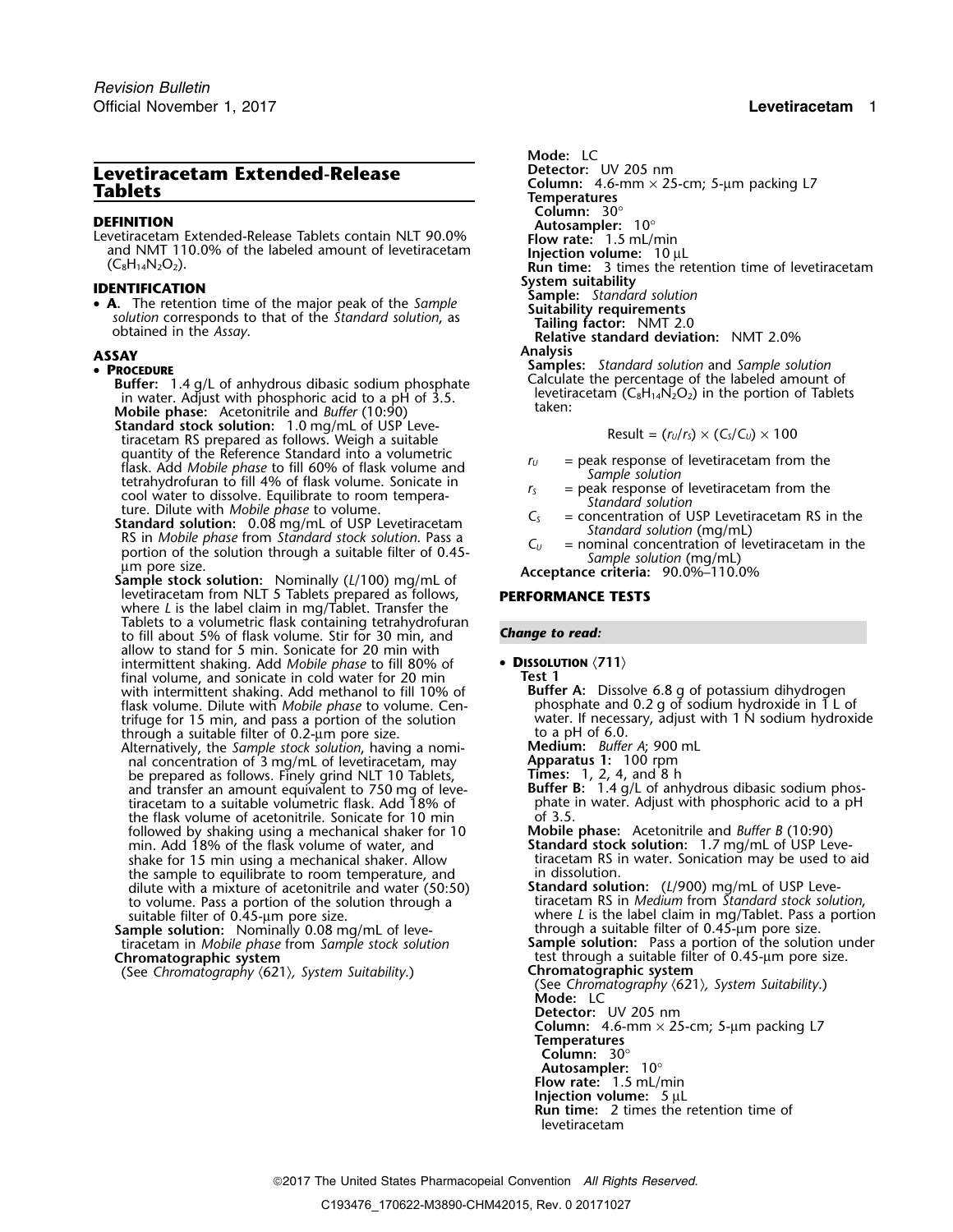**Suitability requirements<br>Tailing factor: NMT 2.0** 

**Samples:** *Standard solution* and *Sample solution* Calculate the concentration,  $C_i$  of levetiracetam **Mode:** LC **Mode:** LC **Mode:** LC **C**<sub>8</sub>H<sub>14</sub>N<sub>2</sub>O<sub>2</sub>) in *Medium* (mg/mL) after time point *i*: **Detector:** UV 235 nm  $(C_8H_{14}N_2O_2)$  in *Medium* (mg/mL) after time point *i*:

$$
Result_i = (r_U/r_S) \times C_S
$$

- 
- 
- -
- Calculate the percentage of the labeled amount of levetiracetam levetiracetam (C<sub>8</sub>H<sub>14</sub>N<sub>2</sub>O<sub>2</sub>) dissolved at each time **System suitability**<br>point (i): **Sample:** Standar

$$
Result_1 = C_1 \times V \times (1/L) \times 100
$$

Result<sub>2</sub> = 
$$
[(C_2 \times V) + (C_1 \times V_5)] \times (1/l) \times 100
$$
 replicate injections

$$
Result_3 = \{ (C_3 \times V) + [(C_2 + C_1) \times V_5] \} \times (1/L) \times 100
$$

Result<sub>4</sub> = {
$$
(C_4 \times V)
$$
 + [ $(C_3 + C_2 + C_1) \times V_5$ ]  $\times$  (1/*L*)  $\times$   
100

- $C_i$  = concentration of levetiracetam in the portion  $C_5$  = peak response from the *Standard solution* of sample withdrawn at the specified time  $C_5$  = concentration of the *Standard solution* of sample withdrawn at the specified time *C<sub>S</sub>* = concentration of the *S* concentration of the *S* concentration of the *S*
- point (mg/mL)<br>= volume of *Medium*, 900 mL
- 
- *<sup>V</sup>* point (*i*): *<sup>S</sup>* = volume of the *Sample solution* withdrawn at each time point and replaced with *Medium* (mL)  $\qquad \qquad \mathsf{Result_1 = C_1 \times V \times (1/l) \times 100}$

**Tolerances:** See *Table 1*.

|--|--|

| <b>Amount Dissolved</b> |             |                          |                                   |                                                                                                                        |
|-------------------------|-------------|--------------------------|-----------------------------------|------------------------------------------------------------------------------------------------------------------------|
| Time Point              | Time<br>(h) | 500 mg/<br>Tablet<br>(%) | $750 \text{ ma}$<br>Tablet<br>(%) | Result <sub>3</sub> = $({C_3} \times [V - (2 \times V_5)])$ + $[(C_2 + C_1) \times V_5]) \times (1)$<br>$I \times 100$ |
|                         |             | $25 - 45$                | $33 - 53$                         | Result <sub>4</sub> = $({C_4} \times [V - (3 \times V_S)]) + [(C_3 + C_2 + C_1) \times V_S])$                          |
|                         |             | $45 - 65$                | $45 - 65$                         | $\times$ (1/L) $\times$ 100                                                                                            |
|                         |             | $60 - 80$                | $65 - 85$                         | $=$ concentration of levetiracetam in <i>Medium</i> in                                                                 |
|                         |             | NIT 80                   | NIT 80                            | المتحملة القامي ومستحمله والقائدة والمستحدث فالمراجع والمستحدث والملقا                                                 |

The percentages of the labeled amount of leve-<br>tiracetam (C<sub>8</sub>H<sub>14</sub>N<sub>2</sub>O<sub>2</sub>), dissolved at the times speci-<br>fied, conform to Dissolution (711), Acceptance Table<br>2.<br>**Test 2:** If the product complies with this procedure,<br>th

*2.*

- **Buffer A:** Dissolve 6.8 g of potassium dihydrogen **Table 2**
- 
- 

**Mobile phase:** Acetonitrile and *Buffer B* (5:95). Adjust with phosphoric acid to a pH of 2.0.

*Revision Bulletin* 2 **Levetiracetam** Official November 1, 2017

**System suitability**<br>**Standard solution**<br>**Standard solution**<br>**Standard solution**<br>**Standard solution**<br>**Standard Standard Solution**<br>**Standard Standard Standard Standard Standard Standard Standard Standard Standard Standard S** tiracetam RS in *Medium*, where *L* is the label claim in mg/Tablet **Tailing factor:** NMT 2.0 **Sample solution:** Pass a portion of the solution under **Relative standard deviation:** NMT 2.0% test through a suitable filter of 0.45-µm pore size. Analysis<br> **Samples:** Standard solution and Sample solution<br>
Calculate the concentration, C<sub>i</sub>, of levetiracetam<br> **Calculate the concentration, C**<sub>i</sub>, of levetiracetam<br> **Mode:** LC **Columns** Guard:  $4.6$ -mm  $\times$  1-cm,  $4.6$ -mm  $\times$  2-cm, or  $4.0$ mm  $\times$  2-cm; 5-µm packing L1  $r_U$  = peak response from the *Sample solution*<br>  $r_S$  = peak response from the *Standard solution*<br> **Analytical:** 4.6-mm × 5-cm; 5-µm packing L1<br> **Flow rate:** 0.8 mL/min  $r_s$  = peak response from the *Standard solution* **Flow rate:** 0.8 mL/min *C<sub>S</sub>* = concentration of the *Standard solution* **Injection volume:** 10 µL (mg/mL) **Instandant injection volume:** 10 µL **Run time:** 2 times the retention time of  $\delta$ ample: *Standard solution*<br>Suitability requirements  $(T/L) \times 100$  **Tailing factor:** NMT 2.0 **Relative standard deviation:** NMT 1.5% for five **Samples:** *Standard solution* and *Sample solution* Calculate the concentration,  $C_i$ , of levetiracetam (C8H14N2O2) in *Medium* (mg/mL) after time point *i*:  $Result_i = (r_{U}/r_{S}) \times C_{S}$ 

 $r_U$  = peak response from the *Sample solution*<br> $r_S$  = peak response from the *Standard solution* 

*V* = volume of *Medium*, 900 mL Calculate the percentage of the labeled amount of the labeled amount of the labeled amount of the labeled amount of the labeled amount of the labeled amount of the labeled amount of the lab *L* = label claim (mg/Tablet)<br>  $V_s$  = volume of the *Sample solution* withdrawn at point (*i*):<br>
point (*i*):

$$
Result_1 = C_1 \times V \times (1/L) \times 100
$$

 $Result_2 = \{ [C_2 \times (V - V_5)] + (C_1 \times V_5) \} \times (1/L) \times 100$ 

Result<sub>3</sub> = (
$$
\{C_3 \times [V - (2 \times V_3)]\} + [(C_2 + C_1) \times V_3] \times (1 / L) \times 100
$$

<sup>1</sup> <sup>1</sup> 25–45 33–53 Result<sup>4</sup> = ({*C<sup>4</sup>* <sup>×</sup> [*V* <sup>−</sup> (3 <sup>×</sup> *VS*)]} + [(*C3*<sup>+</sup>*C2*<sup>+</sup>*C1*) <sup>×</sup> *VS*])

- $C_i$  = concentration of levetiracetam in *Medium* in the portion of sample withdrawn at time point  $i$  (mg/mL)
- 
- 
- 

| phosphate and 0.2 g of sodium hydroxide in 1 L of                                                                                                                                                                                                                                                         |                         |             | <b>Amount Dissolved</b>         |                                 |
|-----------------------------------------------------------------------------------------------------------------------------------------------------------------------------------------------------------------------------------------------------------------------------------------------------------|-------------------------|-------------|---------------------------------|---------------------------------|
| water. If necessary, adjust with 1 N sodium hydroxide<br>to a pH of $6.0$ .<br>Medium: Buffer A: 900 mL<br>Apparatus 1: 100 rpm                                                                                                                                                                           | <b>Time Point</b><br>(D | Time<br>(h) | 500 mg/<br><b>Tablet</b><br>(%) | 750 mg/<br><b>Tablet</b><br>(%) |
| <b>Times:</b> $1, 2, 4, and 8 h$                                                                                                                                                                                                                                                                          |                         |             | $22 - 42$                       | $16 - 36$                       |
| <b>Buffer B:</b> 2.82 g/L of potassium dihydrogen phos-                                                                                                                                                                                                                                                   |                         |             | $39 - 59$                       | $30 - 50$                       |
| phate in water                                                                                                                                                                                                                                                                                            |                         |             | $62 - 82$                       | $50 - 70$                       |
| <b>Mobile phase:</b> Acetonitrile and <i>Buffer B</i> (5:95). Adjust<br>$\mathbf{r}$ . The state of the state of the state of the state of the state of the state of the state of the state of the state of the state of the state of the state of the state of the state of the state of the state of th |                         |             | <b>NLT 80</b>                   | <b>NLT 80</b>                   |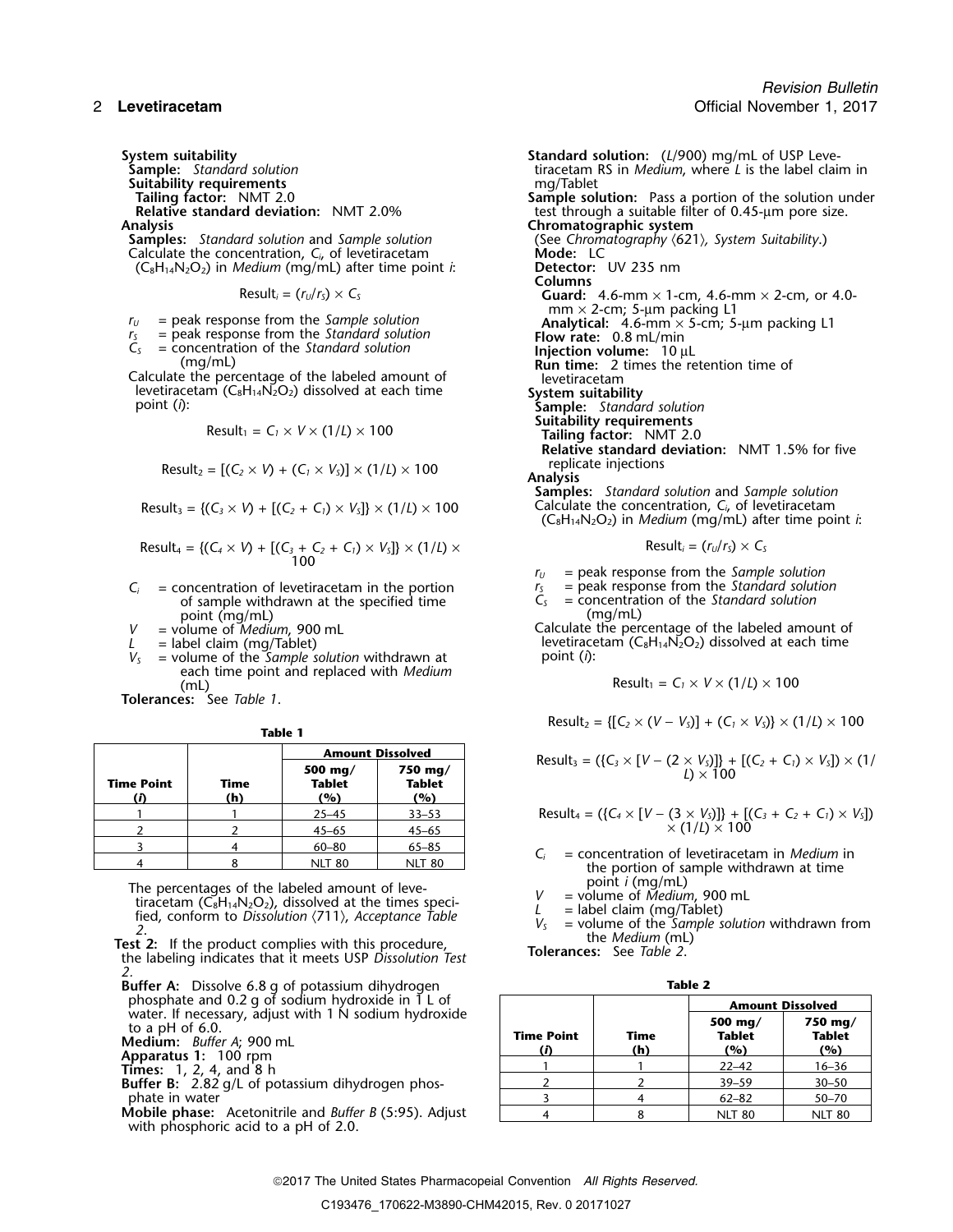The percentages of the labeled amount of leve- **Tolerances:** See *Table 3*. tiracetam ( $\check{C_8}H_{14}N_2O_2$ ), dissolved at the times specified, conform to *Dissolution*  $\langle 711 \rangle$ , *Acceptance Table* **Table** 3 Test 3: If the product complies with this procedure, **the labeling indicates that it meets USP Dissolution Test** *3*. **Point Time Tablet Tablet Tablet Buffer A:** Dissolve 6.8 g of potassium dihydrogen **(***i***) (h) (%) (%) (%)** phosphate and 0.5 g of sodium hydroxide in 1 L of  $\qquad \qquad | \qquad 1 \qquad | \qquad 1 \qquad | \qquad 42–62  $\qquad | \quad 35–55  $\qquad | \quad 35–55$$$ water. Adjust to a pH of 6.0.<br> **Medium:** *Buffer A*; 900 mL<br> **Apparatus 1:** 100 rpm<br> **Times:** 1, 2, 4, and 8 h<br> **Buffer B:** 7.8 g/L of monobasic sodium phosphate di-Buffer B: 7.8 g/L of monobaic sodium phosphate di-<br>
and the abeled amount of love-<br>
phydrace in water. Adjust with sodium hydroxide to a<br>
phydrace in tiracetam (CaH<sub>14</sub>N-O<sub>2</sub>) dissolved at the times speci-<br>
phydrace in Sec

 $Result_i = (r_U/r_S) \times C_S$ 

- $r_U$  = peak response from the *Sample solution*<br>  $r_S$  = peak response from the *Standard solution*<br>  $r_S$  = concentration of the *Standard solution*<br>  $r_S$  = concentration of the *Standard solution*
- 
- $C_5$  = peak response from the *Standard solution*<br>  $C_5$  = concentration of USP Levetiracetam RS in the<br> *Standard solution* (mg/mL)<br>
Calculate the percentage of the labeled amount of<br>
Laculate the percentage of the labe

$$
Result_1 = C_1 \times V \times (1/L) \times 100
$$
\n
$$
Result_1 = C_1 \times V \times (1/L) \times 100
$$

Result<sub>2</sub> = {[
$$
C_2 \times (V - V_s)
$$
] + ( $C_1 \times V_s$ )}  $\times$  (1/*L*)  $\times$  100

$$
Result_3 = (\{C_3 \times [V - (2 \times V_3)]\} + [(C_2 + C_1) \times V_3]) \times (1)
$$
\n
$$
Result_3 = \{(C_3 \times V) + [(C_2 + C_1) \times V_3]\} \times (1/l) \times 100
$$
\n
$$
Count_3 = \{(C_3 \times V) + [(C_2 + C_1) \times V_3]\} \times (1/l) \times 100
$$

$$
Result_4 = (\{C_4 \times [V - (3 \times V_5)]\} + [(C_3 + C_2 + C_1) \times V_5])
$$
\n
$$
\times (1/L) \times 100
$$
\n
$$
C_i = concentration of level
$$

- $V_s$  = concentration of levetiracetam in *Medium* in<br>
the portion of sample withdrawn at time<br>
point *i* (mg/mL)<br>  $V =$  volume of *Medium*, 900 mL<br>  $V_s$  = label claim (mg/Tablet)<br>  $V_s$  = volume of the *Sample solution* wit
- 
- 
- 

| lab |  |
|-----|--|
|     |  |

|                             |             | <b>Amount Dissolved</b>         |                                 |                                  |  |  |  |
|-----------------------------|-------------|---------------------------------|---------------------------------|----------------------------------|--|--|--|
| Time<br><b>Point</b><br>(i) | Time<br>(h) | 500 mg/<br><b>Tablet</b><br>(%) | 750 mg/<br><b>Tablet</b><br>(%) | 1000 mg/<br><b>Tablet</b><br>(%) |  |  |  |
|                             |             | $42 - 62$                       | $35 - 55$                       | $35 - 55$                        |  |  |  |
|                             |             | $59 - 79$                       | $50 - 70$                       | $50 - 70$                        |  |  |  |
|                             |             | 78-98                           | $70 - 90$                       | $70 - 90$                        |  |  |  |
|                             |             |                                 | 80                              | 80                               |  |  |  |

- 
- 

$$
Result_i = (A_{ij}/A_{s}) \times C_{s}
$$

- 
- 

$$
Result_1 = C_1 \times V \times (1/L) \times 100
$$

 $R \text{esult}_2 = [ (C_2 \times V) + (C_1 \times V_5) ] \times (1/L) \times 100$ <br>Result<sub>2</sub> = [ $(C_2 \times V) + (C_1 \times V_5)$ ] × (1/*L*) × 100

$$
Result_3 = \{(C_3 \times V) + [(C_2 + C_1) \times V_5] \} \times (1/L) \times 100
$$

Result<sub>4</sub> = {
$$
(C_4 \times V)
$$
 + [ $(C_3 + C_2 + C_1) \times V_3$ ]  $\times$  (1/*L*)  $\times$   
100

- $C_i$  = concentration of levetiracetam in the portion of sample withdrawn at the specified time
- 
- 
- 

2017 The United States Pharmacopeial Convention *All Rights Reserved.*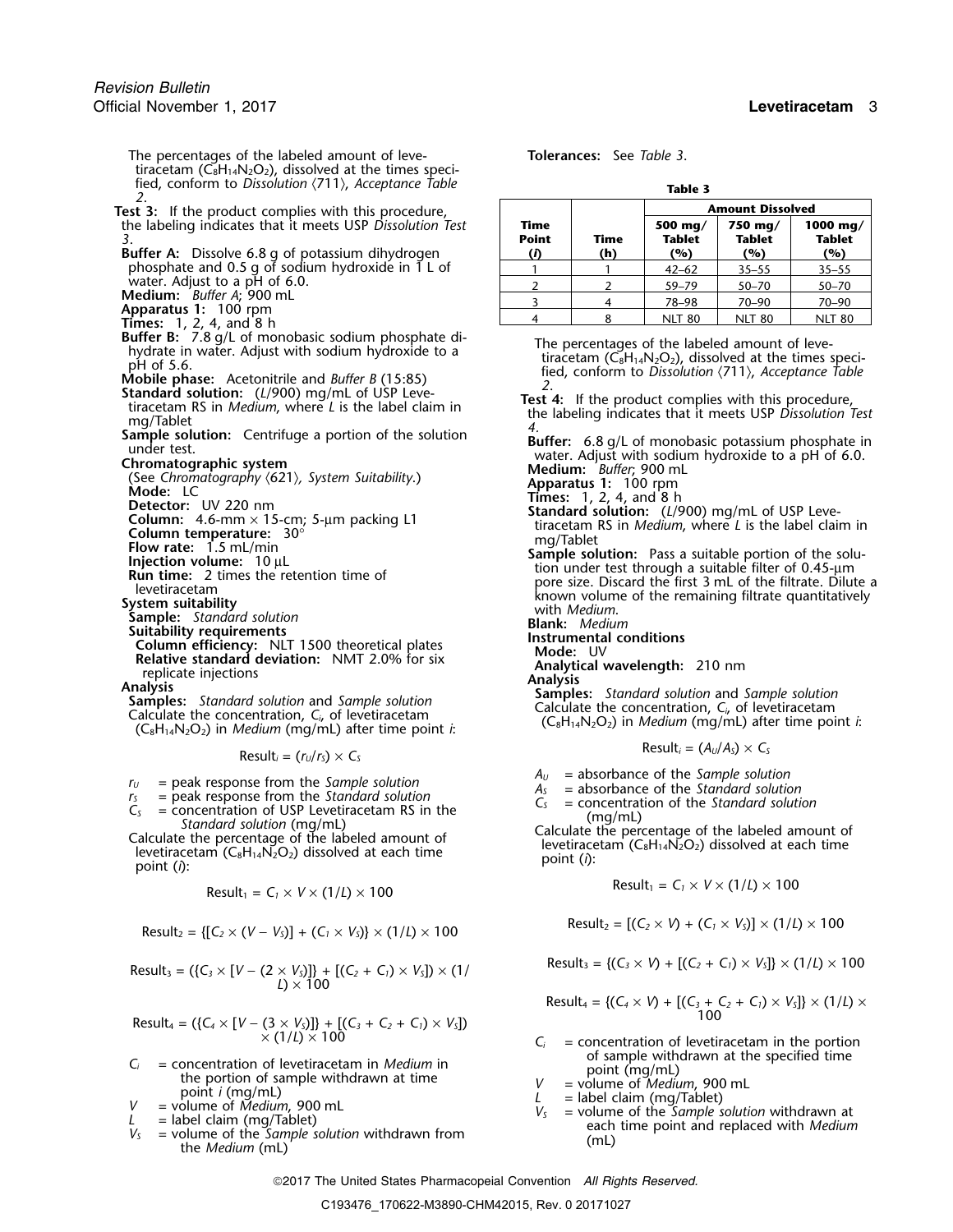|                   |             | Table 4                         |                          |             |                     |                        |                                    |                   |
|-------------------|-------------|---------------------------------|--------------------------|-------------|---------------------|------------------------|------------------------------------|-------------------|
|                   |             |                                 | <b>Amount Dissolved</b>  |             |                     | <i><b>*Table 5</b></i> |                                    |                   |
| <b>Time Point</b> | Time<br>(h) | 500 mg/<br><b>Tablet</b><br>(%) | 750 mg/<br>Tablet<br>(%) |             | Time for<br>500 and | Time for               | <b>Amount Dissolved</b><br>500 and | 1000              |
|                   |             | $22 - 42$                       | $16 - 36$                | <b>Time</b> | 750 mg/             | 1000 mg/               | 750 mg/                            | mg/Ta             |
|                   |             | $39 - 59$                       | $30 - 50$                | Point       | Tablet              | Tablet                 | Tablet                             | let               |
|                   |             | $62 - 82$                       | $50 - 70$                |             | (h)                 | (h)                    | (%)                                | (%)               |
|                   |             | <b>NLT 80</b>                   | <b>NLT 80</b>            |             |                     |                        | <b>NMT 40</b><br>-- --             | $20 - 40$<br>---- |

The percentages of the labeled amount of levetiracetam  $(C_8H_{14}N_2O_2)$ , dissolved at the times specified, conform to *Dissolution* 〈711〉, *Acceptance Table*

*2*. •**Test 5:** If the product complies with this procedure, The percentages of the labeled amount of leve-<br>tiracetam (C<sub>8</sub>H<sub>14</sub>N<sub>2</sub>O<sub>2</sub>), dissolved at the times speci-<br>tiracetam (C<sub>8</sub>H<sub>14</sub>N<sub>2</sub>O<sub>2</sub>), dissolved at the times speci the labeling indicates that it meets USP *Dissolution Test* 

**Medium:** pH 6.0 phosphate buffer (6.8 g/L of mono-<br>basic potassium phosphate in water. Adjust with so-**Apparatus 1:** 100 rpm *6*.

**For 1000-mg Tablets:** 1, 2, 4, and 8 h•**Buffer:** 2.7 g/L of monobasic potassium phosphate in phosphoric acid to a pH of 6.0.); 900 mL

**Mobile phase:** Acetonitrile and *Buffer* (10:90)

water<br> **Apparatus 1:** 100 rpm<br> **Apparatus 1:** 100 rpm<br> **Apparatus 1:** 100 rpm<br> **Apparatus 1:** 100 rpm<br> **Apparatus 1:** 100 rpm<br> **Apparatus 1:** 100 rpm<br> **Apparatus 1:** 100 rpm<br> **Apparatus 1:** 100 rpm<br> **Apparatus 1:** 100 rpm<br> **Standard stock solution:** 2.8 mg/mL of USP Leve-<br>tiracetam RS in *Medium* prepared as follows. Transfer<br>**Standard solution:** 0.5 mg/mL of USP Levetiracetam tiracetam RS in *Medium* prepared as follows. Transfer **Standard solution:** 0.5 mg/mL of USP Levetiracetam a suitable quantity of USP Levetiracetam RS to a suita- RS in *Medium* prepared as follows. Transfer a suitable a suitable quantity of USP Levetiracetam RS to a suita-<br>ble volumetric flask. Dissolve in 20% of the flask vol-<br>ume of methanol. Dilute with *Medium* to volume.<br>metric flask. Add 4% of the flask volume of methanol

tiracetam RS in *Medium* from *Standard stock solution*,

of the solution under test, and pass it through a suita-<br>ble filter of 0.45-µm pore size.

**Chromatographic system**<br>
(See Chromatography (621), System Suitability.) **Chromatographic system** (See Chromatography  $\langle 621 \rangle$ , System Suitability.) **Mode:** LC

**Detector:** UV 220 nm

**Column:** 4.6-mm × 15-cm; 5-µm packing L11 **Detector:** UV 230 nm<br>**Flow rate:** 1 mL/min **Detector:** Column: 4.6-mm × 5-

**For 1000-mg Tablets:**  $5 \mu L_{\bullet (RB 1-Nov-2017)}$ <br>**Run time:** 2 times the retention time of

levetiracetam levetiracetam

**Sample:** *Standard solution* **Sample:** *Standard solution*

**System suitability**<br> **System suitability**<br> **Sample:** Standard solution<br> **Suitability requirements**<br> **Suitability requirements Suitability requirements Suitability requirements**

**Column efficiency:** NLT 4000 theoretical plates **Tailing factor:** NMT 2.0

**Relative standard deviation:** NMT 2.0% for five replicate injections

Calculate the percentage of the labeled amount of levetiracetam  $(C_8H_{14}N_2O_2)$  dissolved in *Medium* Result<sub>i</sub> =  $(r_0/r_s) \times C_5$ (mg/mL) after time point *i*:

$$
Result_i = (r_U/r_S) \times C_S \times V \times (1/L) \times 100
$$

*<sup>r</sup><sup>U</sup>* = peak response from the *Sample solution* (mg/mL)

 $r_s$  = peak response from the *Standard solution*  $C_s$  = concentration of USP Levetiracetam RS in

= concentration of USP Levetiracetam RS in the *Standard solution* (mg/mL)

**Tolerances:** See *Table 4*. *V* = volume of *Medium*, 900 mL  $L =$  label claim (mg/Tablet) **Tolerances:** See *Table 5*. **Table 4**

|                                               |             | 500 mg/                                                        | 750 mg/              |                    |                            |               |                                    |               |  |  |  |
|-----------------------------------------------|-------------|----------------------------------------------------------------|----------------------|--------------------|----------------------------|---------------|------------------------------------|---------------|--|--|--|
| : Point<br>(i)                                | Time<br>(h) | Tablet<br>(%)                                                  | <b>Tablet</b><br>(%) |                    | Time for<br><b>500 and</b> | Time for      | <b>Amount Dissolved</b><br>500 and | 1000          |  |  |  |
|                                               |             | $22 - 42$                                                      | 16–36                | <b>Time</b>        | 750 mg/                    | 1000 mg/      | 750 mg/                            | mg/Tab-       |  |  |  |
|                                               |             | $39 - 59$                                                      | $30 - 50$            | <b>Point</b>       | <b>Tablet</b>              | <b>Tablet</b> | <b>Tablet</b>                      | let           |  |  |  |
|                                               |             | $62 - 82$                                                      | $50 - 70$            | $\mathbf{\hat{n}}$ | (h)                        | (h)           | (%)                                | (%)           |  |  |  |
| 4                                             |             | <b>NLT 80</b>                                                  | <b>NLT 80</b>        |                    |                            |               | <b>NMT 40</b>                      | $20 - 40$     |  |  |  |
|                                               |             |                                                                |                      |                    |                            |               | $55 - 80$                          | $35 - 55$     |  |  |  |
| he percentages of the labeled amount of leve- |             |                                                                |                      |                    |                            |               | <b>NLT 75</b>                      | $55 - 75$     |  |  |  |
|                                               |             | tiracetam ( $C_8H_{14}N_2O_2$ ), dissolved at the times speci- |                      |                    |                            |               | <b>NLT 85</b>                      | <b>NLT 80</b> |  |  |  |

• (RB 1-Nov-2017)<br>The percentages of the labeled amount of leve-*5*. fied, conform to *Dissolution* 〈711〉, *Acceptance Table*

Test 6: If the product complies with this procedure, dium hydroxide to a pH of 6.0.); 900 mL the labeling indicates that it meets USP *Dissolution Test*

**Times 19.15 Times Medium:** pH 6.0 phosphate buffer (6.9 g of monoba-<br>**•• For 500- and 750-mg Tablets:** 1, 4, 8, and 12 h sic sodium phosphate, and 0.23 g of sodium hydrox-**For 500- and 750-mg Tablets:** 1, 4, 8, and 12 h sic sodium phosphate, and 0.23 g of sodium hydroxide in 1 L of water. Adjust with sodium hydroxide or phosphoric acid to a pH of 6.0.); 900 mL

- metric flask. Add 4% of the flask volume of methanol **Standard solution:** (*L*/900) mg/mL of USP Leve-<br>
tiracetam RS in *Medium* from *Standard stock solution*, 
for NLT 5 min. Dilute with *Medium* to volume.
- where *L* is the label claim in mg/Tablet **Sample solution:** At the end of specified time inter-<br> **Sample solution:** At each time point withdraw 1 mL val, withdraw a known volume of the solution from **Sample solution:** At each time point withdraw 1 mL val, withdraw a known volume of the solution from of the solution under test, and pass it through a suita-<br>the dissolution vessel. Pass a suitable portion of the solution under test through a suitable filter of 0.45-

**Mode:** LC (See *Chromatography* 〈621〉*, System Suitability*.)

**Column:** 4.6-mm × 5-cm; 5-µm packing L1<br>**Column temperature:** 30°

- **Injection volume Column temperature:** 30° **•.For 500- and 750-mg Tablets:** 10 µL **Flow rate:** 0.9 mL/min
	- Flow rate: 0.9 mL/min<br>Injection volume: 10 µL
	- **Run time:** 2 times the retention time of

- 
- 

**Tailing factor:** NMT 1.5 **Relative standard deviation:** NMT 2.0%

**Samples:** *Standard solution* and *Sample solution* Analysis<br> **Analysis** Calculate the concentration, *C<sub>i</sub>*, of levetiracetam<br>
(C<sub>8</sub>H<sub>14</sub>N<sub>2</sub>O<sub>2</sub>) in *Medium* (mg/mL) after time poi **Samples:** *Standard solution* and *Sample solution* (C8H14N2O2) in *Medium* (mg/mL) after time point *i*:

- *<sup>r</sup><sup>U</sup>* = peak response from the *Sample solution*
- $r_s =$  peak response from the *Standard solution*<br> $C_s =$  concentration of the *Standard solution*
- *C<sup>S</sup>* = concentration of the *Standard solution*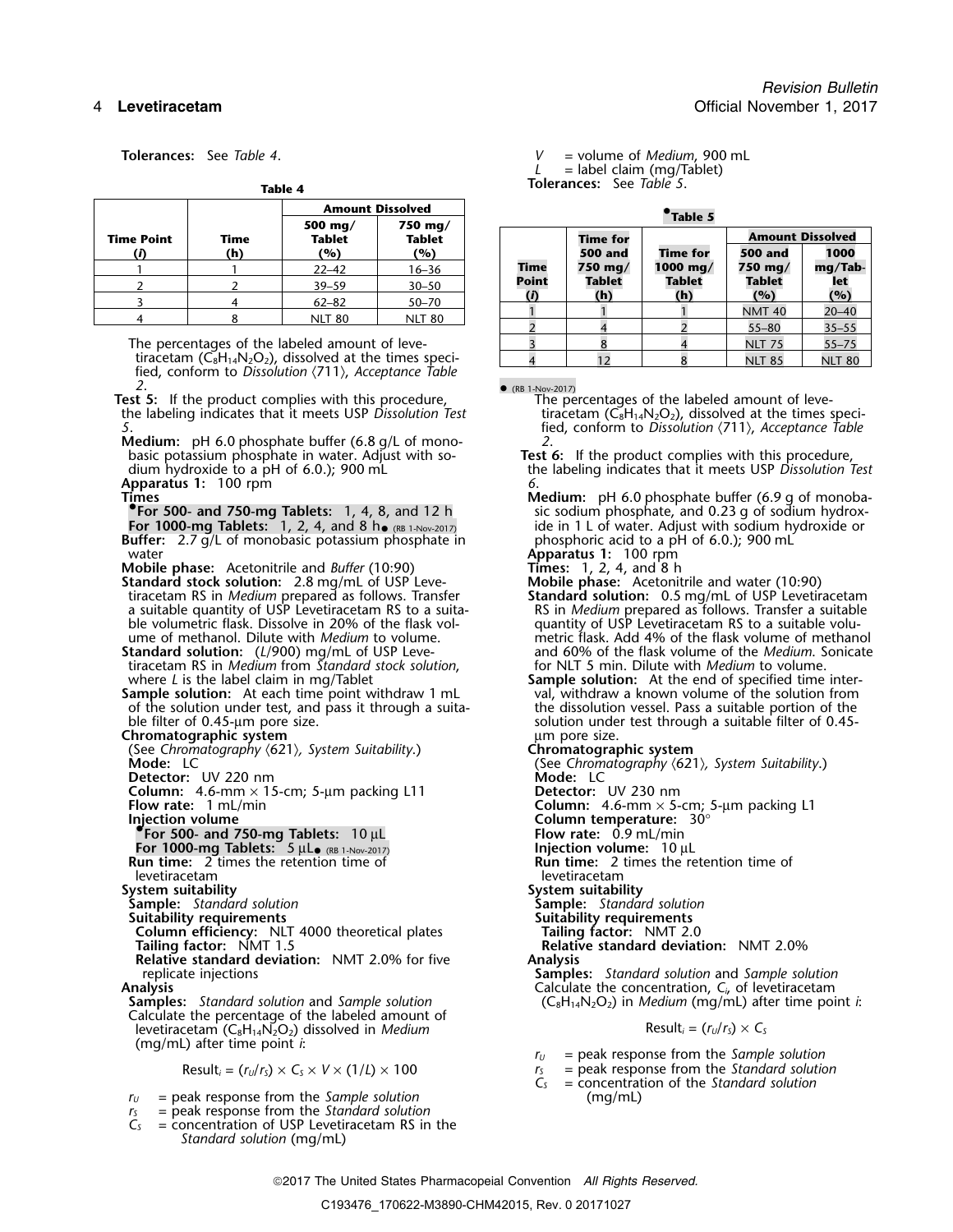Calculate the percentage of the labeled amount of **System suitability**<br>levetiracetam (C<sub>8</sub>H<sub>14</sub>N<sub>2</sub>O<sub>2</sub>) dissolved at each time **Sample:** Standard solution levetiracetam  $(C_8H_{14}N_2O_2)$  dissolved at each time point (*i*):

$$
Result_1 = C_1 \times V \times (1/L) \times 100
$$

$$
Result_2 = \{ [C_2 \times (V - V_5)] + (C_1 \times V_5) \} \times (1/L) \times 100
$$

$$
Result_3 = (\{C_3 \times [V - (2 \times V_5)]\} + [(C_2 + C_1) \times V_5]) \times (1/\n\qquad \qquad \text{Result}_i = (r_U/r_S) \times D \times C_5
$$

$$
Result_4 = (\{C_4 \times [V - (3 \times V_5)]\} + [(C_3 + C_2 + C_1) \times V_5])
$$
  
 
$$
\times (1/L) \times 100
$$

- $C_i$  = concentration of levetiracetam in *Medium* in (mg/mL)<br>the portion of sample withdrawn at time<br>point *i* (mg/mL)<br> $V$  = volume of *Medium*, 900 mL and time<br>point *i* (ng/mL)<br>point (*i*):
- 
- 
- *L* = label claim (mg/Tablet)<br>*V<sub>S</sub>* = volume of the *Sample solution* withdrawn from the solution under test (mL)<br>Tolerances: See Table 6.

| M.<br>٠ |  |
|---------|--|
|---------|--|

| <b>Time Point</b> | Time<br>'n | <b>Amount Dissolved</b><br>(%) |
|-------------------|------------|--------------------------------|
|                   |            | $25 - 45$                      |
|                   |            | $45 - 65$                      |
|                   |            | $60 - 80$                      |
|                   |            |                                |

The percentages of the labeled amount of leve-<br>tiracetam (C<sub>8</sub>H<sub>14</sub>N<sub>2</sub>O<sub>2</sub>), dissolved at the times speci-<br>fied, conform to Dissolution  $\langle 711 \rangle$ , Acceptance Table<br>**Tolerances:** See Table 7. *2*.

- **Test 7:** If the product complies with this procedure, **Table 7** the labeling indicates that it meets USP Dissolution Test
- **Medium:** Acetate buffer, pH 4.5, prepared as follows.<br>Dissolve 3.0 g of sodium acetate in 1 L of water and<br>add 1.4 mL of glacial acetic acid. Adjust with 5 N so-<br>dium hydroxide or glacial acetic acid to a pH of 4.5;<br>230 m
- Apparatus 3: 15 dips per min, with suitable screens<br>Times
- 
- 
- 
- 
- dissolution. *8*.
- **Sample solution:** Pass a suitable portion of the solu-<br>
tion under test through a suitable filter of 0.45-µm lows. Dissolve 6.8 g of monobasic potassium phos-<br>
pore size. Discard the first 5 mL. Dilute a suitable vol-<br>
ph

- 
- 
- 
- 
- 
- 

point (*i*): **Suitability requirements Tailing factor:** NMT 2.0 **Relative standard deviation:** NMT 2.0% Analysis<br>Samples: Standard solution and Sample solution Calculate the concentration,  $C_i$ , of levetiracetam  $(C_8H_{14}N_2O_2)$  in *Medium* (mg/mL) after time point *i*:

$$
Result_i = (r_U/r_S) \times D \times C_S
$$

*<sup>r</sup><sup>U</sup>* = peak response from the *Sample solution*

- $r_s$  = peak response from the Standard solution<br>  $D =$  dilution factor, as needed<br>  $C_s =$  concentration of the Standard solution
- 
- 

$$
Result_1 = C_1 \times V \times (1/L) \times 100
$$

 $\text{Result}_2 = C_2 \times V \times (1/L) \times 100 + \text{Result}_1$ 

 $Result_3 = C_3 \times V \times (1/L) \times 100 + Result_2$ 

 $Result_4 = C_4 \times V \times (1/L) \times 100 + Result_3$ 

 $C_i$  = concentration of levetiracetam in the portion of sample withdrawn at the specified time point (mg/mL)  $V$  = volume of *Medium*, 230 mL

| the labeling indicates that it meets USP Dissolution Test                                                       |                         |             | <b>Amount Dissolved</b>                        |                                 |
|-----------------------------------------------------------------------------------------------------------------|-------------------------|-------------|------------------------------------------------|---------------------------------|
| Medium: Acetate buffer, pH 4.5, prepared as follows.<br>Dissolve 3.0 g of sodium acetate in 1 L of water and    | <b>Time Point</b><br>(D | Time<br>(h) | 500 mg/<br>Tablet<br>(%)                       | 750 mg/<br><b>Tablet</b><br>(%) |
| add 1.4 mL of glacial acetic acid. Adjust with 5 N so-<br>dium hydroxide or glacial acetic acid to a pH of 4.5; |                         |             | $15 - 35$                                      | $10 - 30$                       |
| 230 mL.                                                                                                         |                         |             | $30 - 50$                                      | $25 - 45$                       |
| Apparatus 3: 15 dips per min, with suitable screens                                                             |                         |             | $50 - 75$                                      | $45 - 70$                       |
| Times                                                                                                           |                         |             | <b>NLT 80</b>                                  |                                 |
| For 500-mg Tablets: $1, 2, 4$ , and 8 h                                                                         |                         | 10          |                                                | <b>NLT 80</b>                   |
| For 750-mg Tablets: 1, 2, 4, and 10 h<br><b>Buffer:</b> 13.6 g/L of monobasic potassium phosphate               |                         |             | The percentages of the labeled amount of leve- |                                 |

in water. Adjust with 5 N sodium hydroxide to a pH<br>of 6.0.<br>Mobile phase: Methanol and *Buffer* (15:85)<br>Standard solution: 0.55 mg/mL of USP Levetiracetam<br>Standard solution: 0.55 mg/mL of USP Levetiracetam<br>Pest 8: If the p

**tandard solution:** 0.55 mg/mL of USP Levetiracetam<br>RS in *Medium*. Sonication may be used to aid in the labeling indicates that it meets USP Dissolution Test

- 
- 
- pore size. Discard the first 5 mL. Dilute a suitable volume in 1 L of water. Adjust with 10 N sodium hy-<br>
chromatographic system<br>
Chromatography (621), System Suitability.)<br>
Chromatography (621), System Suitability.)<br>
Colu
	-
	-

levetiracetam mg/Tablet. Sonicate to dissolve as needed.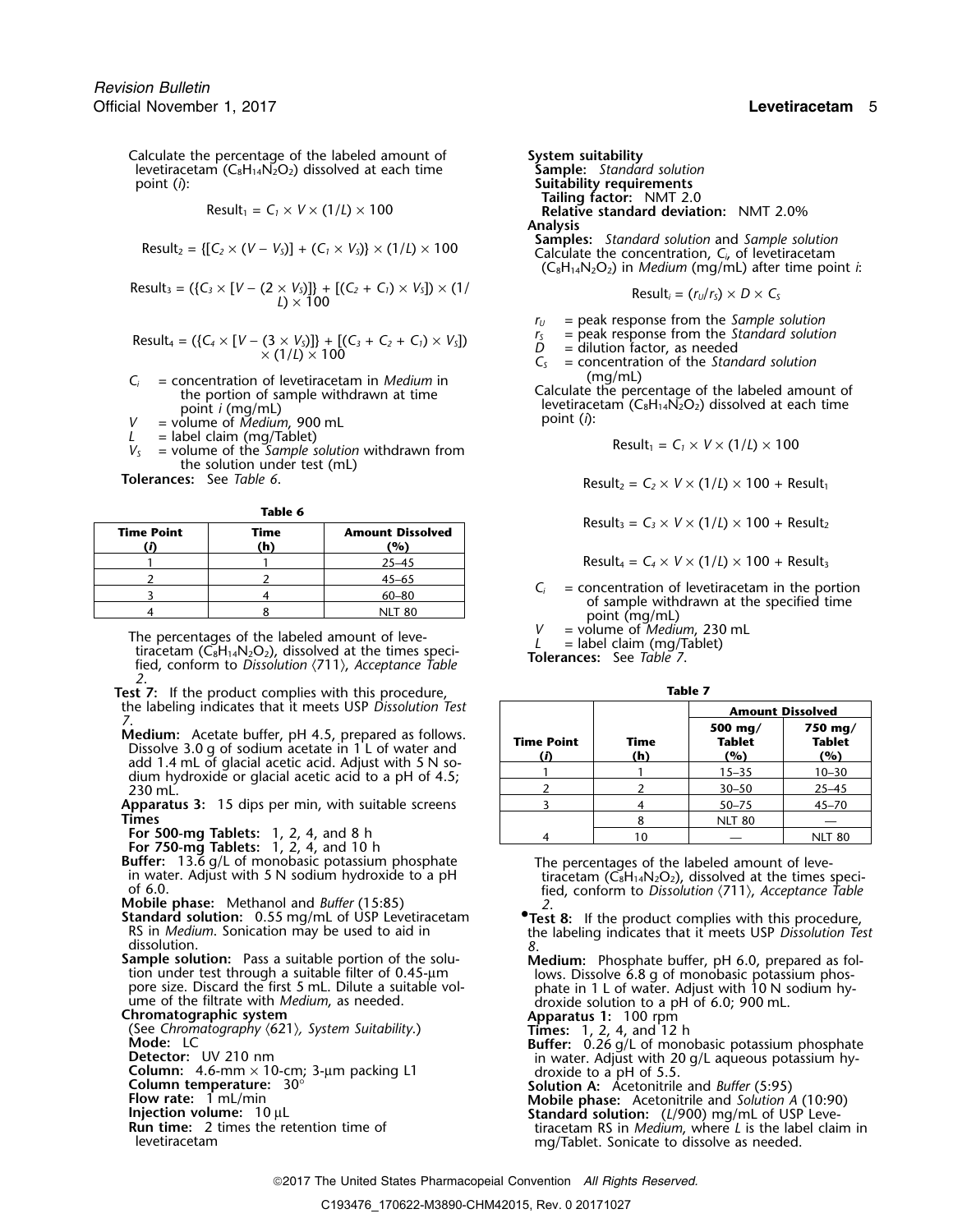**Sample solution:** Pass a portion of the solution under **IMPURITIES**<br>test through a suitable filter of 0.45-um pore size.<br>**• ORGANIC IMPURITIES** test through a suitable filter of 0.45-µm pore size.<br>**Chromatographic system** 

(See Chromatography  $\langle 621 \rangle$ , System Suitability.) **Mode:** LC **Mode:** LC **Diluent:** Acetonitrile and *Solution A* (5:95)<br> **Detector:** UV 220 nm

**Injection volume:** 5 µL<br>**Run time:** NLT 1.6 times the retention time of

**Samples:** *Standard solution* and *Sample solution* Calculate the concentration, C<sub>i</sub>, of levetiracetam

$$
Result_1 = C_1 \times V \times (1/L) \times 100
$$

$$
Result_2 = \{ [C_2 \times (V - V_5)] + (C_1 \times V_5) \} \times (1/L) \times 100
$$

Result<sub>3</sub> = (
$$
\{C_3 \times [V - (2 \times V_3)]\} + [(C_2 + C_1) \times V_3] \times (1 / L) \times 100
$$

Result<sub>4</sub> = (
$$
\{C_4 \times [V - (3 \times V_5)]\} + [(C_3 + C_2 + C_1) \times V_5]
$$
)  
× (1/L) × 100

 $C_i$  = concentration of levetiracetam in the portion<br>
of sample withdrawn at time point *i*<br>
(mg/mL)<br>  $V$  = volume of *Medium*, 900 mL<br>  $L$  = label claim (mg/Tablet)<br>  $C$ <br>  $V$  = label claim (mg/Tablet)<br>  $\frac{1}{2}$ <br>  $\frac{1}{2$ 

= volume of *Medium*, 900 mL<br>= label claim (mg/Tablet)

*L* = label claim (mg/Tablet) **Column:** 4.6-1<br> *V<sub>S</sub>* = volume of the *Sample solution* withdrawn from the *Medium* (mL) **Column:** 30°<br> **Tolerances:** See *Table 8*. **Autosampler:** 

| M.<br>۰. | ۰. |
|----------|----|
|----------|----|

| <b>Time Point</b> | Time<br>(h) | <b>Amount Dissolved</b><br>'%) |
|-------------------|-------------|--------------------------------|
|                   |             | $25 - 45$                      |
|                   |             | $40 - 60$                      |
|                   |             | $55 - 75$                      |
|                   |             | NII TRA                        |

The percentages of the labeled amount of leve-<br>**Relative standard of the limes standard of the times** speci-<br>Solution: Nation tiracetam (C<sub>8</sub>H<sub>14</sub>N<sub>2</sub>O<sub>2</sub>), dissolved at the times speci-<br>fied conform to Dissolution (711) Acceptance Table **Analysis** fied, conform to *Dissolution* 〈711〉, *Acceptance Table* **Analysis**

tion product in the portion of Tablets taken:

- - **Solution A:** Dilute 2 mL of phosphoric acid with water to 1 L.

**Detector:** UV 220 nm<br> **Buffer:** 1.4 g/L of anhydrous dibasic sodium phosphate<br> **Column temperature:** 20°<br> **Buffer:** 1.4 g/L of anhydrous dibasic sodium phosphate<br> **Mobile phase:** Acetonitrile and *Buffer* (5:95). To each **Column:** 4.6-mm × 15-cm; 5-µm packing L1 in water. Adjust with phosphoric acid to a pH of 3.5. **Column temperature:** 20° **Mobile phase:** Acetonitrile and *Buffer* (5:95). To each L

**Flow rate:** 1 mL/min of the mixture, add 1 g of sodium 1-hexanesulfonate injection volume: 5 µL

- **Run time:** NLT 1.6 times the retention time of **System suitability solution:** 0.3 mg/mL of USP Levelevetiracetam<br>Intervention of the contract of the required amount of USP Levetiracetam RS in 109<br>System suitability the required amount of USP Levetiracetam RS in 109 **System suitability**<br> **Sample:** Standard solution **Sample:** Standard solution **the required amount of USP Levetiracetam RS** in 10%<br>
of the final volume of 0.1 N potassium hydroxide. Let **Sample:** *Standard solution* of the final volume of 0.1 N potassium hydroxide. Let **uitability requirements**<br> **Suitably requirements** the mixture react at room temperature for about 15<br>
min, and then neutralize by adding 0.1 N hydrochlo **Tailing factor:** NMT 1.5 min, and then neutralize by adding 0.1 N hydrochloric<br>**Relative standard deviation:** NMT 1.8% acid at 10% of the flask volume. Dilute with *Diluent* to acid at 10% of the flask volume. Dilute with *Diluent* to **Analysis** volume. [NOTE—This solution contains levetiracetam
	- Calculate the concentration, *C<sub>i</sub>*, of levetiracetam **Standard solution:** 12.5 µg/mL of USP Levetiracetam (C<sub>8</sub>H<sub>14</sub>N<sub>2</sub>O<sub>2</sub>) in *Medium* (mg/mL) after time point *i*: RS in water. Sonication may be used to aid in dissolu (C8H14N2O2) in *Medium* (mg/mL) after time point *i*: RS in water. Sonication may be used to aid in dissolution. Pass a portion of the solution through a suitable Result*<sup>i</sup>* = (*<sup>r</sup>U*/*<sup>r</sup>S*) <sup>×</sup> *<sup>C</sup><sup>S</sup>* filter of 0.2-µm pore size.

**Sample solution:** Nominally equivalent to 2.5 mg/mL<br>of levetiracetam in water, from a portion of crushed of levetiracetam in water, from a portion of crushed  $r_5$  = peak response from the *Standard solution*<br>  $C_5$  = concentration of the *Standard solution*<br>
(mg/mL)<br>
Calculate the percentage of the labeled amount of<br>
Calculate the percentage of the labeled amount of<br>
levetira portion through a suitable filter of 0.2-µm pore size.<br>Alternatively, the Sample solution having a nominal concentration of 2–3 mg/mL of levetiracetam may be

prepared as follows. Finely grind NLT 10 Tablets, and transfer an amount equivalent to one Tablet to a suitable volumetric flask. Add NLT 30 mL of acetonitrile. Sonicate for 10 min, and shake using a mechanical shaker for 10 min. Add NLT 30 mL of water, and **Links** For 15 min using a mechanical shaker. Allow the resulting mixture to equilibrate to room temperature. Add NMT 25% of the final flask volume of ace-Result<sup>4</sup> = ({*C<sup>4</sup>* <sup>×</sup> [*V* <sup>−</sup> (3 <sup>×</sup> *VS*)]} + [(*C3*<sup>+</sup>*C2*<sup>+</sup>*C1*) <sup>×</sup> *VS*]) tonitrile. Dilute with water to volume. Centrifuge for 15 min, and pass a portion through a suitable filter of 0.45-µm pore size.

- 
- 
- 
- **Autosampler:** 10°
- **Flow rate:** 2 mL/min
- **Injection volume:** 20 µL

**Run time:** 5 times the retention time of levetiracetam **Time Point Time Amount Dissolved System suitability (***i***) (h) (%) Samples:** *System suitability solution* and *Standard*

solution

**Suitability requirements** 

**Resolution:** NLT 1.5 between levetiracetam and levetiracetam acid peaks, *System suitability solution*<br>Tailing factor: NMT 2.0, *Standard solution*<br>Relative standard deviation: NMT 5.0%, *Standard* 

*2*. **Samples:** *Standard solution* and *Sample solution* •(RB 1-Jun-2017) • **<sup>U</sup>NIFORMITY OF** Calculate the percentage of any unspecified degrada- **DOSAGE UNITS** 〈**905**〉**:** Meet the

$$
Result = (r_U/r_S) \times (C_S/C_U) \times 100
$$